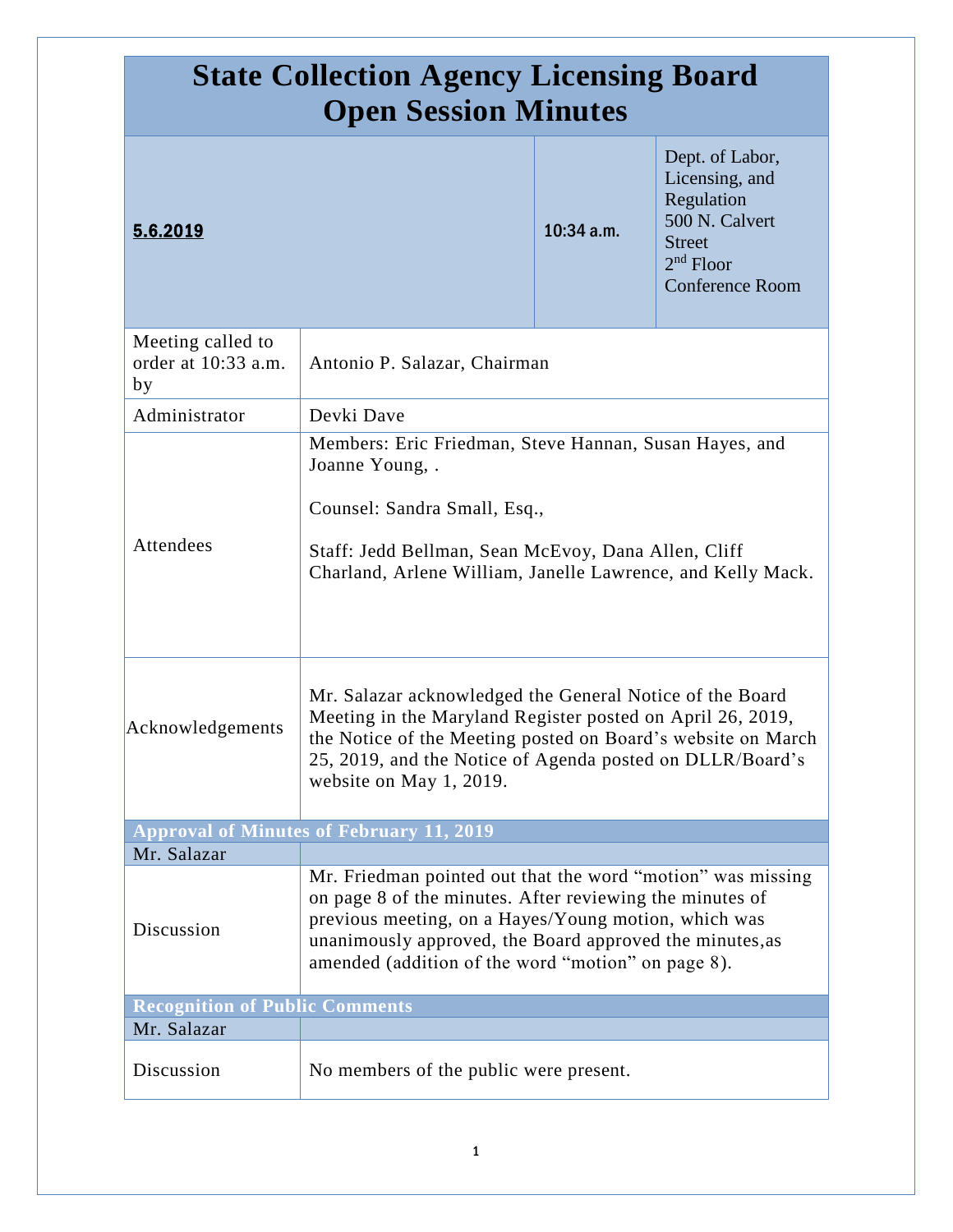| 1. Non-Depository Licensing Unit Report |                                                                                                                                                                                                                                                                                                                                                                                                                                                                                                                                                                                                                                                                                                                                                                                                                                                                                                                                                                                                                                                                                                                                                                                                                                                                                                                                                                                                                                                              |
|-----------------------------------------|--------------------------------------------------------------------------------------------------------------------------------------------------------------------------------------------------------------------------------------------------------------------------------------------------------------------------------------------------------------------------------------------------------------------------------------------------------------------------------------------------------------------------------------------------------------------------------------------------------------------------------------------------------------------------------------------------------------------------------------------------------------------------------------------------------------------------------------------------------------------------------------------------------------------------------------------------------------------------------------------------------------------------------------------------------------------------------------------------------------------------------------------------------------------------------------------------------------------------------------------------------------------------------------------------------------------------------------------------------------------------------------------------------------------------------------------------------------|
| Ms. Williams                            |                                                                                                                                                                                                                                                                                                                                                                                                                                                                                                                                                                                                                                                                                                                                                                                                                                                                                                                                                                                                                                                                                                                                                                                                                                                                                                                                                                                                                                                              |
|                                         |                                                                                                                                                                                                                                                                                                                                                                                                                                                                                                                                                                                                                                                                                                                                                                                                                                                                                                                                                                                                                                                                                                                                                                                                                                                                                                                                                                                                                                                              |
| Discussion                              | Ms. Williams presented the Non-Depository Licensing Unit's<br>Report in the absence of Ms. Yates. Ms. Williams presented<br>the Collection Agency License Approval Report from April<br>18, 2019, advising that each entity's application and<br>supporting materials for licensure had been reviewed and<br>found to have satisfied the licensing qualifications. Ms.<br>Williams reported that the Board has issued total of 12<br>collection agency licenses since the last meeting to the<br>following entities:- Westminster Management, LLC and<br>MotionSoft, Inc., Rent Recovery Solutions LLC, Residential<br>Credit Opportunities V-C Maryland, LLC, Brown & Joseph<br>LLC, EGS Financial Care, Inc., EGS Financial<br>Care, Inc., American Coradius International, LLC, Pacific<br>Point Services, LLC, Radius Global Solutions, LLC, and F.H.<br>Cann & Associates Inc Ms. Williams briefly reviewed the<br>terms of a Memorandum of Understanding between the Board<br>and Anthony DiDonato concerning unlicensed activity and<br>license approval upon certain conditions. Ms. Mack noted<br>that she recalled that the Board had revoked Mr. DiDonato's<br>license in the past, and several Board members shared this<br>recollection.<br>On a Hayes/Young motion, which was unanimously approved,<br>the Board ratified its prior approval and issuance of all initial<br>and renewal collection agency licenses since February 22,<br>2019. |
| Ms. Mack                                | 2. Consumer Services Unit Report                                                                                                                                                                                                                                                                                                                                                                                                                                                                                                                                                                                                                                                                                                                                                                                                                                                                                                                                                                                                                                                                                                                                                                                                                                                                                                                                                                                                                             |
| Discussion                              | Ms. Mack presented the Consumer Services Unit Complaint<br>Report. She advised that the unit had received 171 total<br>complaints fiscal year-to-date, 36 of which are open and 140<br>of which are closed. Further, Ms. Mack compared complaints<br>by fiscal year, noting a declining trend for fiscal years 2013,<br>2014, 2015, 2016, 2017, 2018, at 615, 504, 375, 261, 205 and<br>181, respectively. Mr. Salazar mentioned that the trend in<br>decreasing number of consumer complaints seems to be<br>ending after having continued for each of the recent fiscal<br>years.                                                                                                                                                                                                                                                                                                                                                                                                                                                                                                                                                                                                                                                                                                                                                                                                                                                                          |
| $\overline{2}$                          |                                                                                                                                                                                                                                                                                                                                                                                                                                                                                                                                                                                                                                                                                                                                                                                                                                                                                                                                                                                                                                                                                                                                                                                                                                                                                                                                                                                                                                                              |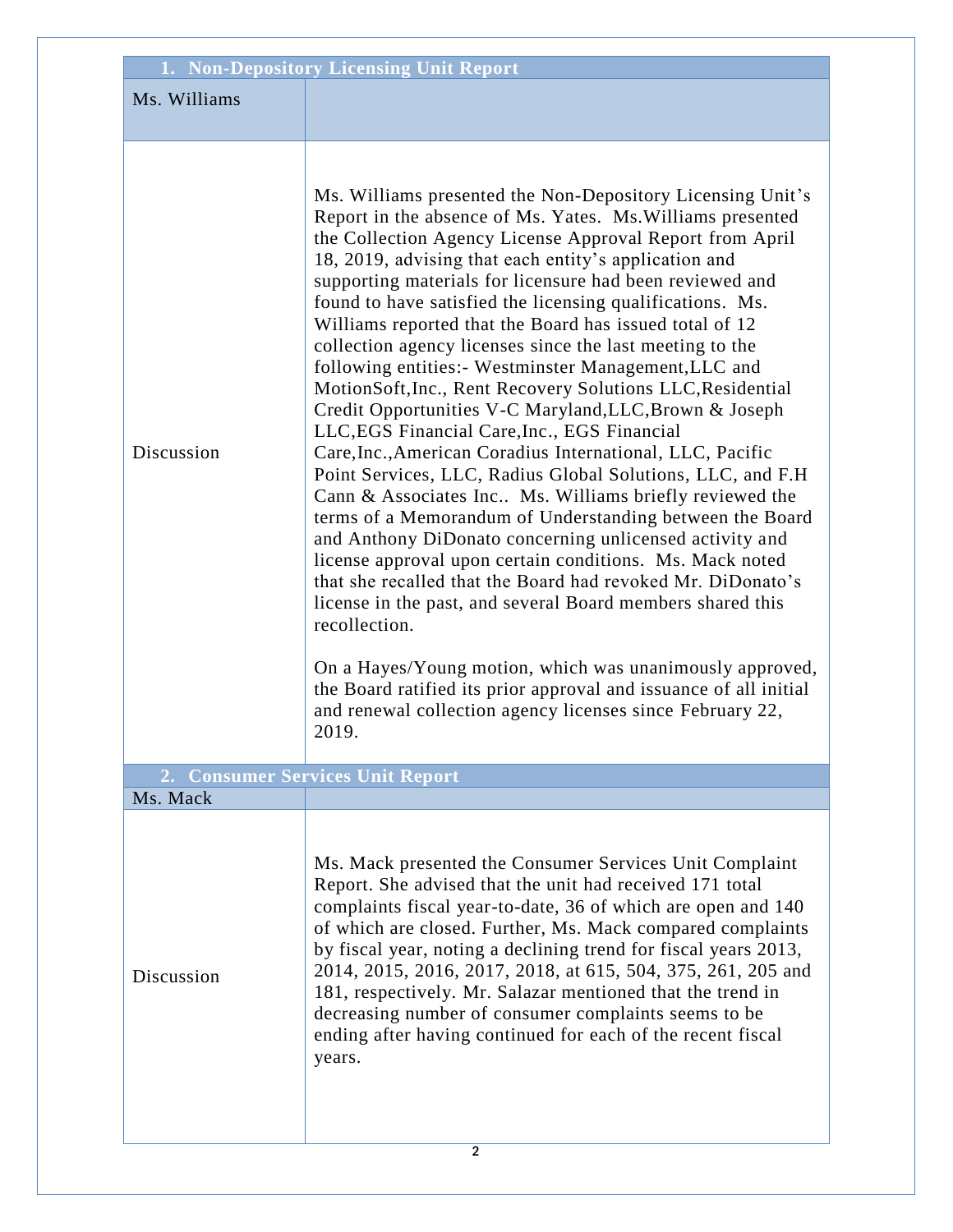| 3. Enforcement Unit Report |                                                                                                                                                                      |  |
|----------------------------|----------------------------------------------------------------------------------------------------------------------------------------------------------------------|--|
| Ms. Allen                  |                                                                                                                                                                      |  |
| Discussion                 | Ms. Allen reported that there were 6 open enforcement cases,<br>4 of which are in the investigation phase, and 2 of which are<br>under review by litigation counsel. |  |

|            | 4. Legislative wrap-up & Upcoming Outreach event                                                                                                                                                                                                                                                                                                                                                                                                                                                                                                                                                                                                                                                                                                                                                                                                                                                                                                                                                                                                                                                                                                                                                                                                                                                                                                                                                                                                                                                                                                                                                                                                                                                                                                                                                                                                                                                                                                                                                                                                                                                                                                                                                                        |
|------------|-------------------------------------------------------------------------------------------------------------------------------------------------------------------------------------------------------------------------------------------------------------------------------------------------------------------------------------------------------------------------------------------------------------------------------------------------------------------------------------------------------------------------------------------------------------------------------------------------------------------------------------------------------------------------------------------------------------------------------------------------------------------------------------------------------------------------------------------------------------------------------------------------------------------------------------------------------------------------------------------------------------------------------------------------------------------------------------------------------------------------------------------------------------------------------------------------------------------------------------------------------------------------------------------------------------------------------------------------------------------------------------------------------------------------------------------------------------------------------------------------------------------------------------------------------------------------------------------------------------------------------------------------------------------------------------------------------------------------------------------------------------------------------------------------------------------------------------------------------------------------------------------------------------------------------------------------------------------------------------------------------------------------------------------------------------------------------------------------------------------------------------------------------------------------------------------------------------------------|
| Mr. McEvoy |                                                                                                                                                                                                                                                                                                                                                                                                                                                                                                                                                                                                                                                                                                                                                                                                                                                                                                                                                                                                                                                                                                                                                                                                                                                                                                                                                                                                                                                                                                                                                                                                                                                                                                                                                                                                                                                                                                                                                                                                                                                                                                                                                                                                                         |
| Discussion | Mr. McEvoy briefly described the five bills that the<br>Commissioner's Office had presented to the legislature and<br>that were passed and signed into law by Governor Hogan.<br>Those were: HB59- Financial Institutions-Debt Settlement<br>Services; HB61-Financial Institutions-Mortgage Lenders,<br>Loan Servicers, and Loan Originators; HB107-Real Property-<br>Residential Property Foreclosure Procedures; SB67- Financial<br>Institutions-Disclosure of Information from Investigations;<br>SB68-Commercial Law-Credit Services Businesses-<br>Information Statements. He explained that none of those five<br>bills directly affected the State Collection Agency Licensing<br>Board, though some might be of interest to the Board<br>members and collection agencies.<br>Mr. McEvoy proceeded to give an overview of the five bills.<br>He explained that HB59 requires registrants providing debt<br>settlement services to obtain and maintain a valid unique<br>identifier issued by NMLS and to transfer registration<br>information to NMLS during a certain time period with a<br>reduced fee of \$400/yr. (from \$500/yr.). Mr. McEvoy<br>explained that HB61 expands the mortgage lender examination<br>cycle from three to five years, revises the servicer net worth<br>requirement, and eliminates the re-licensure requirement for<br>licensees who fail to provide timely notice of change of<br>location. He explained that HB107 substitutes the<br>Commissioner of Financial Regulation for the Department of<br>Labor, Licensing, and Regulation in certain provisions of law<br>relating to the Foreclosed Property Registry, renumbers<br>certain sections of the foreclosure statute bringing all of the<br>procedures into one subtitle, and makes technical changes<br>generally relating to foreclosure procedures. He explained<br>that SB67 deals with the disclosure of certain records of<br>investigations by the Commissioner of Financial Regulation.<br>Mr. McEvoy explained that SB68 eliminats the requirement<br>for the delivery of a separate information statement for credit<br>services businesses when brokering consumer loans thereby<br>clarifying existing law. |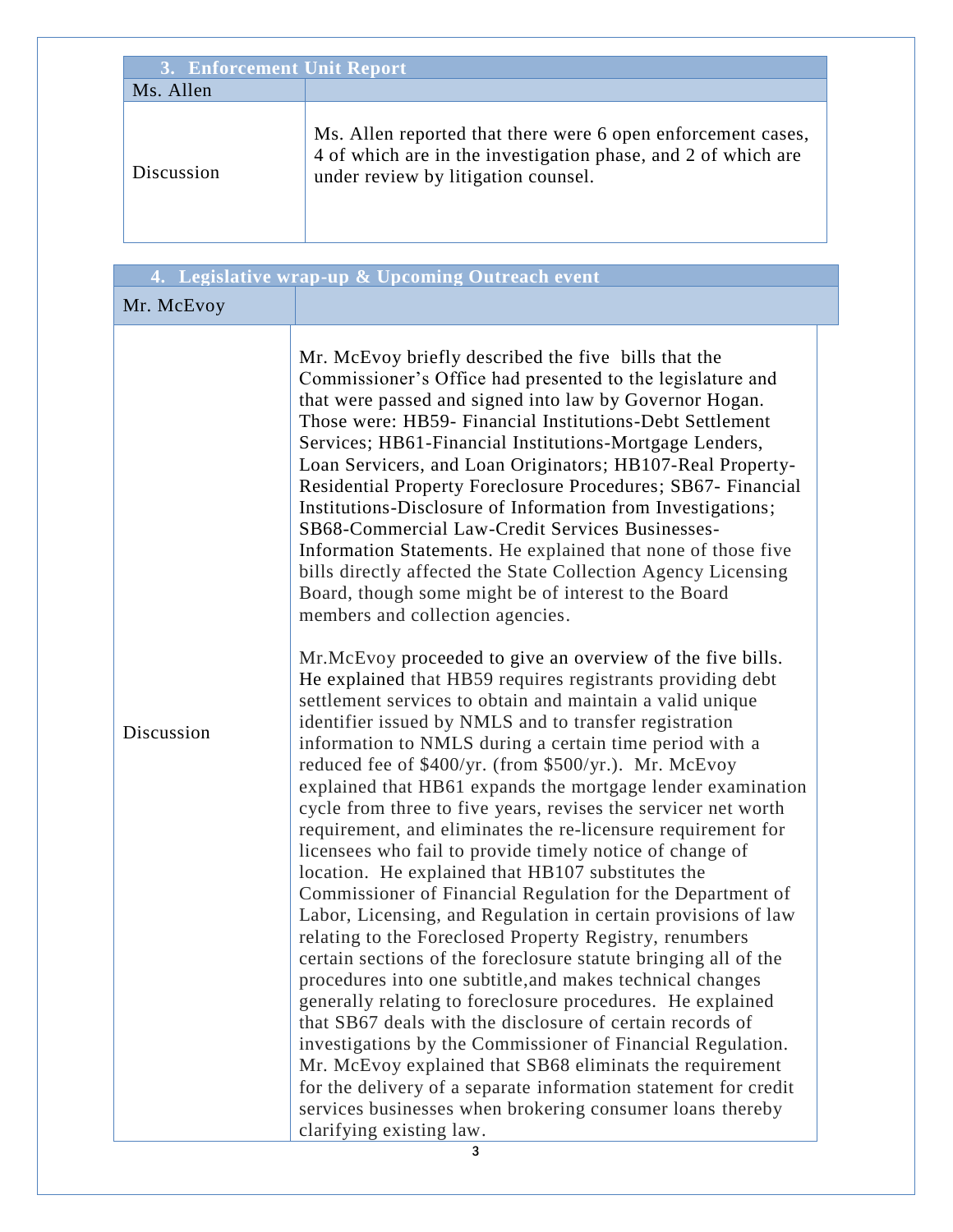|              | Mr. McEvoy informed the Board that the Office of<br>Commissioner of Financial Regulation conducted various<br>outreach events throughout the year for various stakeholders<br>and consumers. Mr. McEvoy described a recent outreach<br>event held on the Eastern Shore, Maryland for stakeholders<br>that was very informative and productive. Mr. Salazar<br>mentioned that they are planning to do more outreach events<br>in Howard County and Western Maryland in near future. Mr.<br>Salazar also mentioned that he and his staff have already<br>conducted outreach events for Montgomery County, and<br>Prince George's Counties focusing on providing financial<br>education to stakeholders and consumers.                                                                                                                                                                                                                                                                                                                                                                                                                                                                                                                                                                                                                                                                                  |  |
|--------------|------------------------------------------------------------------------------------------------------------------------------------------------------------------------------------------------------------------------------------------------------------------------------------------------------------------------------------------------------------------------------------------------------------------------------------------------------------------------------------------------------------------------------------------------------------------------------------------------------------------------------------------------------------------------------------------------------------------------------------------------------------------------------------------------------------------------------------------------------------------------------------------------------------------------------------------------------------------------------------------------------------------------------------------------------------------------------------------------------------------------------------------------------------------------------------------------------------------------------------------------------------------------------------------------------------------------------------------------------------------------------------------------------|--|
|              | 5. Inclement Weather Guidelines                                                                                                                                                                                                                                                                                                                                                                                                                                                                                                                                                                                                                                                                                                                                                                                                                                                                                                                                                                                                                                                                                                                                                                                                                                                                                                                                                                      |  |
| Mr. Charland |                                                                                                                                                                                                                                                                                                                                                                                                                                                                                                                                                                                                                                                                                                                                                                                                                                                                                                                                                                                                                                                                                                                                                                                                                                                                                                                                                                                                      |  |
| Discussion   | Mr. Charland presented Inclement Weather Guidelines for Board<br>members. Mr. Charland asked that a Board member who wishes<br>to attend via telephone conference should notify the<br>Administrator so that the Administrator or other designee can<br>provide the Board member with a telephone number for<br>attendance. Mr. Charland explained that in the event that<br>Maryland Department of Budget and Management (DBM)<br>declares liberal leave due to inclement weather in the location in<br>which the meeting is to take place, the meeting will proceed as<br>scheduled. Mr. Charland further explained that in the event that<br>DBM declares a late opening for state offices in the jurisdiction<br>in which the meeting is to take place, the meeting will begin at<br>the later of the scheduled meeting time or thirty minutes after<br>the opening time established by DBM. Finally, he explained<br>that in the event that DBM closes State offices (statewide or in<br>the jurisdiction in which the meeting is to take place), the<br>meeting will be cancelled and will be rescheduled for the<br>earliest date agreed upon by all Board members. This process<br>will allow all Board members to attend without conflict in their<br>individual schedules and allow sufficient time for publication in<br>the Maryland Register of notice of the rescheduled meeting date. |  |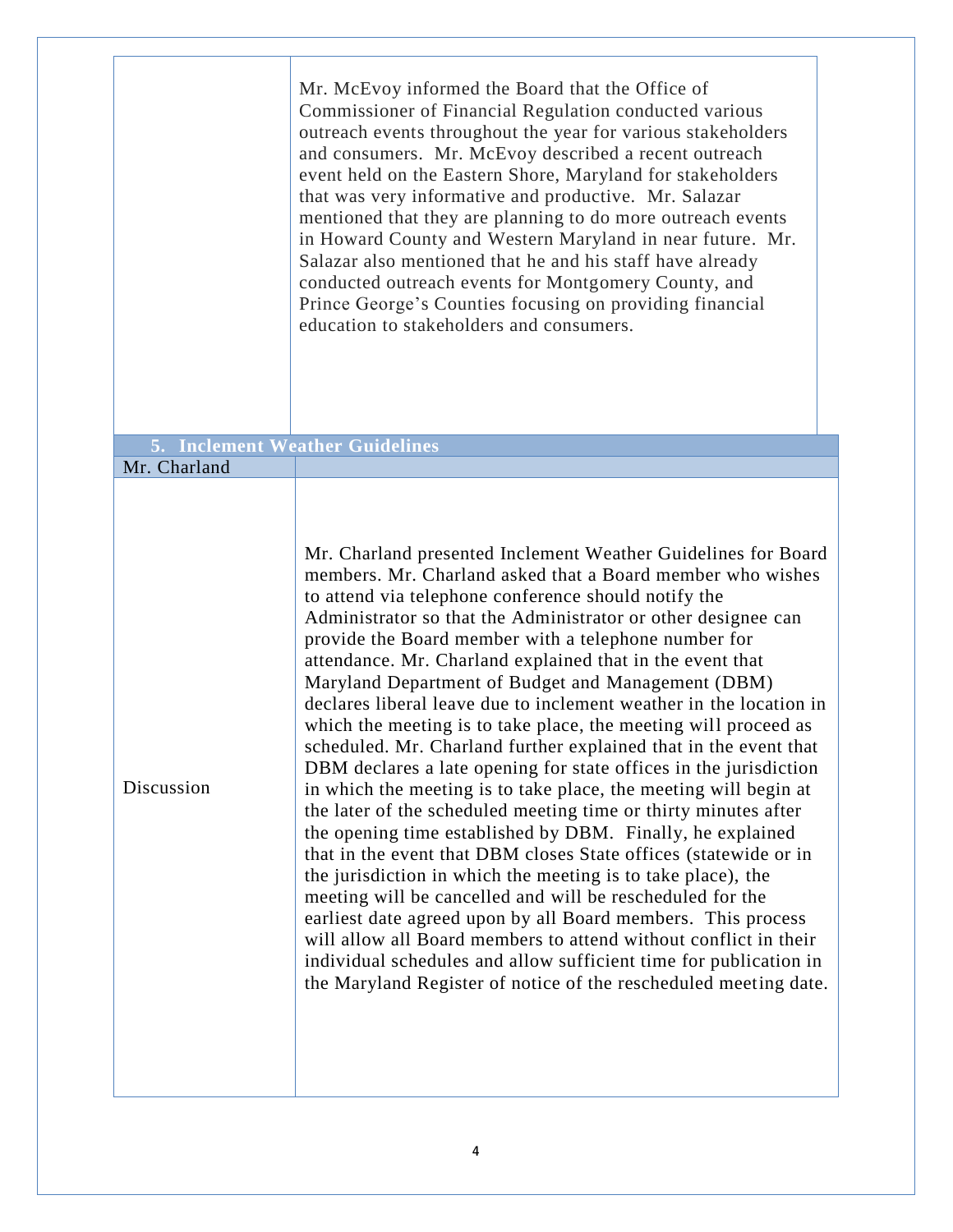| 6. LVNV Funding, LLC v Finch-Court of Appeals Decision issued 4/22/19 |                                                                                                                                                                                                                                                                                                                                                                                                                                                                                                                                                                                                                                                                                                                                                                                                                                                                                                                                    |  |
|-----------------------------------------------------------------------|------------------------------------------------------------------------------------------------------------------------------------------------------------------------------------------------------------------------------------------------------------------------------------------------------------------------------------------------------------------------------------------------------------------------------------------------------------------------------------------------------------------------------------------------------------------------------------------------------------------------------------------------------------------------------------------------------------------------------------------------------------------------------------------------------------------------------------------------------------------------------------------------------------------------------------|--|
| Mr.Salazar                                                            |                                                                                                                                                                                                                                                                                                                                                                                                                                                                                                                                                                                                                                                                                                                                                                                                                                                                                                                                    |  |
| Discussion                                                            | Mr. Salazar notified the Board that the Court of Appeals had<br>issued its decision in the LVNV v Finch case. He and Mr.<br>Bellman discussed the decision, advised that the Court's<br>holding supports actions that the Board had taken previously,<br>and that LVNV could not collect on judgements obtained prior<br>to its licensure. Discussion ensued about the impact of the<br>case and the ability of consumers to bring private rights of<br>action against debt collectors. Mr. Hannan raised questions<br>about affected consumers' ability to correct the records<br>created by reports about the judgments to the credit reporting<br>agencies and if there could or would be affirmative action to<br>advise consumer about their rights in light of the new<br>decision. Mr. Bellman indicated that the LVNV decision was<br>only recently issued and consideration will be given to that<br>issue going forward. |  |

| 7. A Fresh perspective: How startups and other new entrants are changing<br>the landscape of the accounts receivable management industry. |                                                                                                                                                                                                                                                                                                                                                                                                                                                                                                                                                                                                                                                                                                                                                                                                                                                                                                                                                                                                                                                                                                                                                                                                                                                                                                                                                                                                                                                                                                                                                                                                                                                                                                                                                           |  |
|-------------------------------------------------------------------------------------------------------------------------------------------|-----------------------------------------------------------------------------------------------------------------------------------------------------------------------------------------------------------------------------------------------------------------------------------------------------------------------------------------------------------------------------------------------------------------------------------------------------------------------------------------------------------------------------------------------------------------------------------------------------------------------------------------------------------------------------------------------------------------------------------------------------------------------------------------------------------------------------------------------------------------------------------------------------------------------------------------------------------------------------------------------------------------------------------------------------------------------------------------------------------------------------------------------------------------------------------------------------------------------------------------------------------------------------------------------------------------------------------------------------------------------------------------------------------------------------------------------------------------------------------------------------------------------------------------------------------------------------------------------------------------------------------------------------------------------------------------------------------------------------------------------------------|--|
| Ms. Hayes                                                                                                                                 |                                                                                                                                                                                                                                                                                                                                                                                                                                                                                                                                                                                                                                                                                                                                                                                                                                                                                                                                                                                                                                                                                                                                                                                                                                                                                                                                                                                                                                                                                                                                                                                                                                                                                                                                                           |  |
| Discussion                                                                                                                                | Ms. Hayes provided the Board with an article from Rosso-May,<br>Anne Collector , Vol.82 about how startups and other newcomers<br>are changing the accounts receivable management industry. She<br>mentioned that years of expansive government regulations and<br>increasing pressure to both invest in pricey technology and cut<br>costs to stay competitive had resulted in a tidal wave of mergers<br>and acquisitions. Ms. Hayes stated that many industry veterans<br>rely mainly on letters and phone calls, while some newcomers are<br>leaning heavily on emails and machine learning. Ms. Hayes also<br>noted that the question of how accounts receivable management<br>agencies are allowed to use modern technology to communicate<br>with consumers is a lingering unknown that is partially responsible<br>for constricting new growth in the marketplace. She said that<br>innovation is gradually taking hold in the accounts receivable<br>management industry. She described how predictive analytics<br>systems are commonplace in large companies now, and how may<br>firms are powered by collection software and chatbots.<br>Mr. Salazar informed the Board that the CFPB will soon be issuing<br>proposed debt collection regulations to update existing regulations<br>addressing modern technology and practices. He stated that staff<br>will send information about the proposed regulations to all Board<br>members after they are issued. Finally, Mr. Salazar mentioned that<br>Office of the Commissioner of Financial Regulation had issued<br>draft regulations about credit report agencies for comment and one<br>of the draft provisions addressed the issue of including<br>uncollectible debt in credit reports. |  |